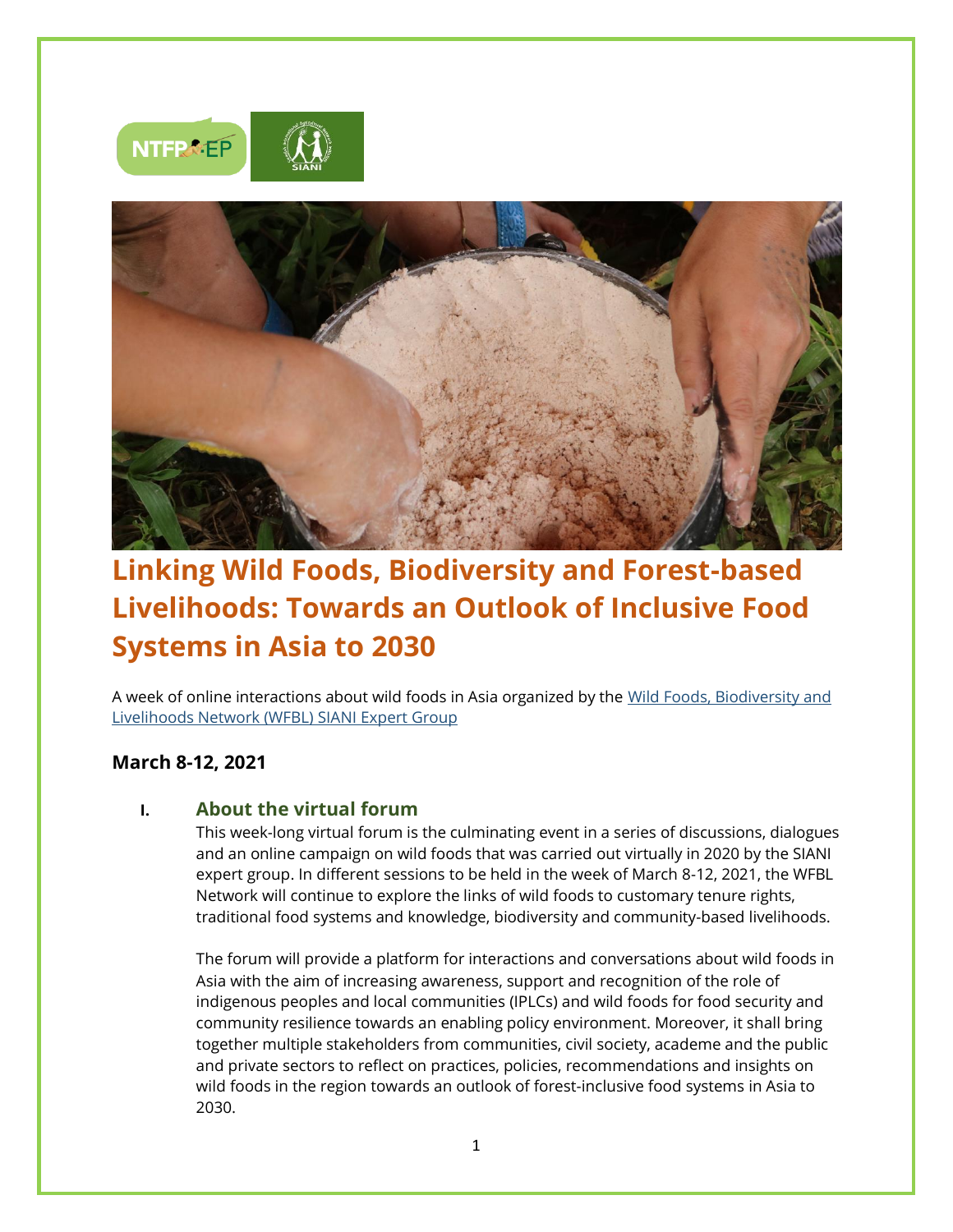The event is supported by the Swedish International Agricultural Network Initiative (SIANI) in partnership with the Non-Timber Forest Products Exchange Programme Asia (NTFP-EP-Asia).

#### **II. Objectives**

- 1. Provide a platform to reflect on policy inputs, recommendations and insights from the expert group members, dialogue partners and contributors towards an indigenous peoples and local communities' (IPLC) agenda on wild foods in the South and Southeast Asia region.
- 2. Provide a venue for IPLCs and civil society to engage policy actors and donor institutions and stakeholders to support wild foods initiatives.
- 3. Increase awareness, support and recognition on the role of IPLCs and wild foods for food security and community resilience towards an enabling policy environment and enlivening a community of conscious practice.

#### **III. Format**

The regional policy dialogue will be an online event. The main platform to be used will be Zoom, with recordings to be made available in the virtual forum platform and linked to the [NTFP-EP](http://www.ntfp.org/) and [SIANI](http://www.siani.se/) websites. Translations will be provided in English, Khmer, Thai, Tagalog, Vietnamese and Hindi whenever possible.

#### **IV. Background**

The [WFBL Network](https://www.siani.se/expert-groups/wild-foods-biodiversity-and-livelihood/) is an expert group supported by SIANI. SIANI facilitates collaboration of broad-based working groups towards a more holistic understanding of issues concerning food security, nutrition and the eradication of hunger through its Expert Group program.

The WFBL Network is composed of individuals and organizations from multiple sectors, tied together by a common interest to consolidate knowledge about wild foods in Asia and its links to food security, poverty reduction and sustainable forest management. The group was accepted into the SIANI program in late 2019 and officially launched activities in January 2020 last year.

Through a series of discussions and dialogues held virtually in 2020, the WFBL Network was able to explore the links of wild foods to customary tenure rights, traditional food systems and knowledge, biodiversity and community-based livelihoods. Likewise, the group also led country situation papers and case studies in Cambodia, India, Indonesia, the Philippines and Vietnam to zoom in on the situation of wild foods and policies that affect food access and security within indigenous peoples and local communities' territories.

An online awareness campaign focusing on wild food stories was also started with the intention of building awareness about the value of wild foods and forests for food security and livelihoods. Through storytelling and reflections about personal encounters with wild foods, the campaign aims to engage the public to support the development of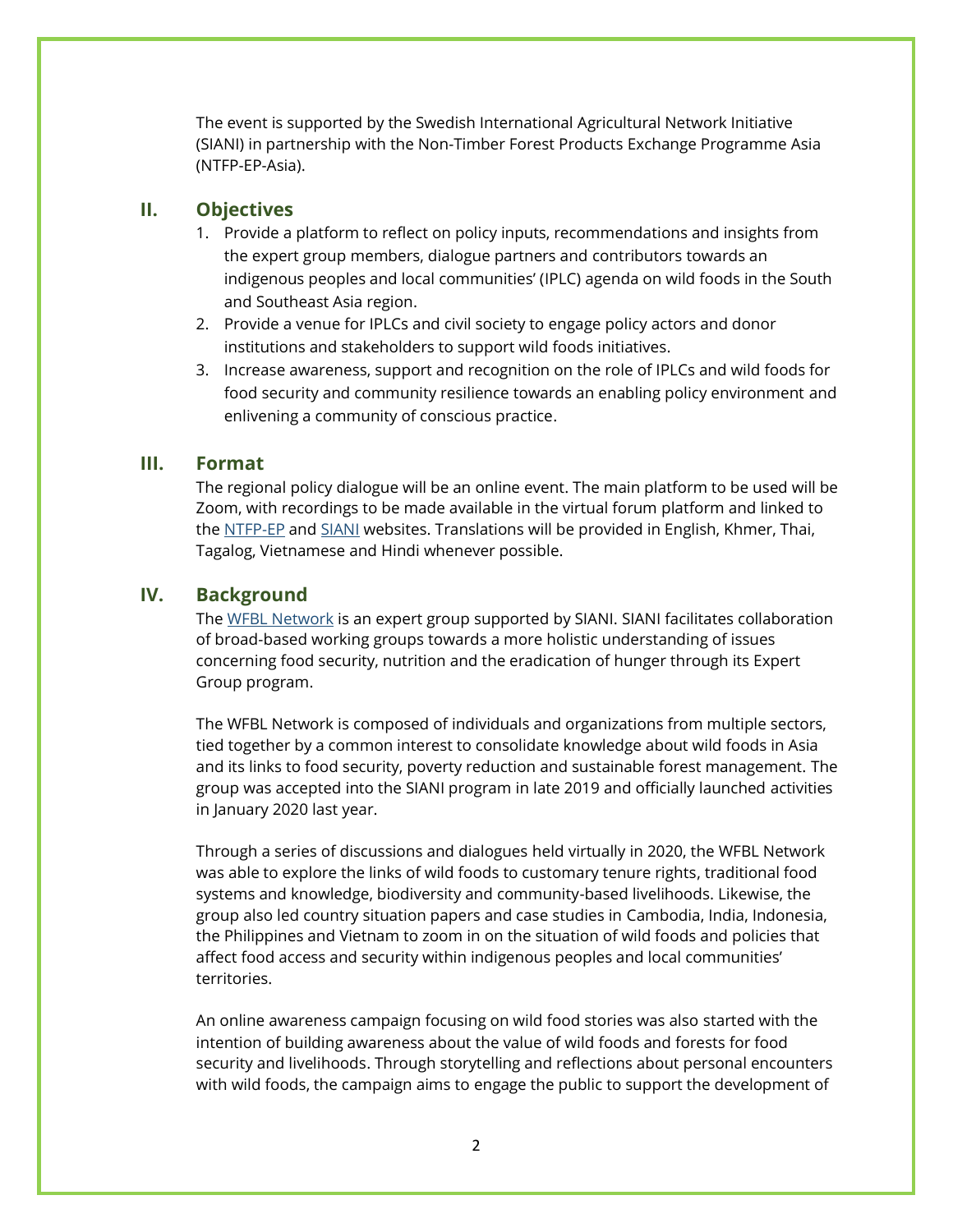inclusive food security policies as well as interventions that promote nature and people in conservation.

Inputs and recommendations for policy and future action coming from the discussions and papers will be shared in the presentations and policy briefs that will be presented during this dialogue. Outputs emerging from the week-long session will also be consolidated and circulated post-event and contributed to the 2021 Food Systems Summit.

### **V. Highlights and preliminary recommendations emerging from online discussions of the WFBL expert group**

#### *A dedicated network for wild foods*

The WFBL Network was launched with the objective of consolidating learnings and findings on the subject, sharing information and knowledge with stakeholders and the public, and developing strategic collaborations that would raise awareness and increase support for work on forests for food and livelihoods security in Asia. The work of the expert group is aligned to the vision of SIANI of "ending hunger, achieving food security, improving nutrition and promoting sustainable agriculture" towards the achievement of Sustainable Development Goal 2.

Members of the group were interested in attracting the participation of critical actors towards a more enabling environment with meaningful policies and actions that can reach and be felt by those at frontline of nature and biodiversity conservation – indigenous peoples and local communities (IPLCs). Due to the onset of the COVID-19 pandemic, the group's interactions shifted to the virtual arena. On the upside, this facilitated the participation of an even wider community of practitioners, experts and advocates that were interested in finding solutions to the worldwide concern of achieving food secure and resilient communities.

With experts from different fields gathering together as a network to facilitate engaging dialogues on the role of forests and people for food security, the network was able to consolidate collective insights and learnings based on experiences of various stakeholders with wild foods and its links to tenure security, traditional food systems, knowledge and practices, biodiversity, and community-based livelihoods.

#### *What are wild foods?*

Wild foods are edible non-timber forest products (NTFPs), usually uncultivated plant species, fungi and animals that are not consciously domesticated but collected from the forests, or on the edges of forests and also on traditional gardens and agricultural lands. They are customarily included in the diet of local communities in different ways or forms. Some examples of wild foods are leaves, seeds and nuts, shoots and stems, root crops, fruits, flowers, fish, meat and insects.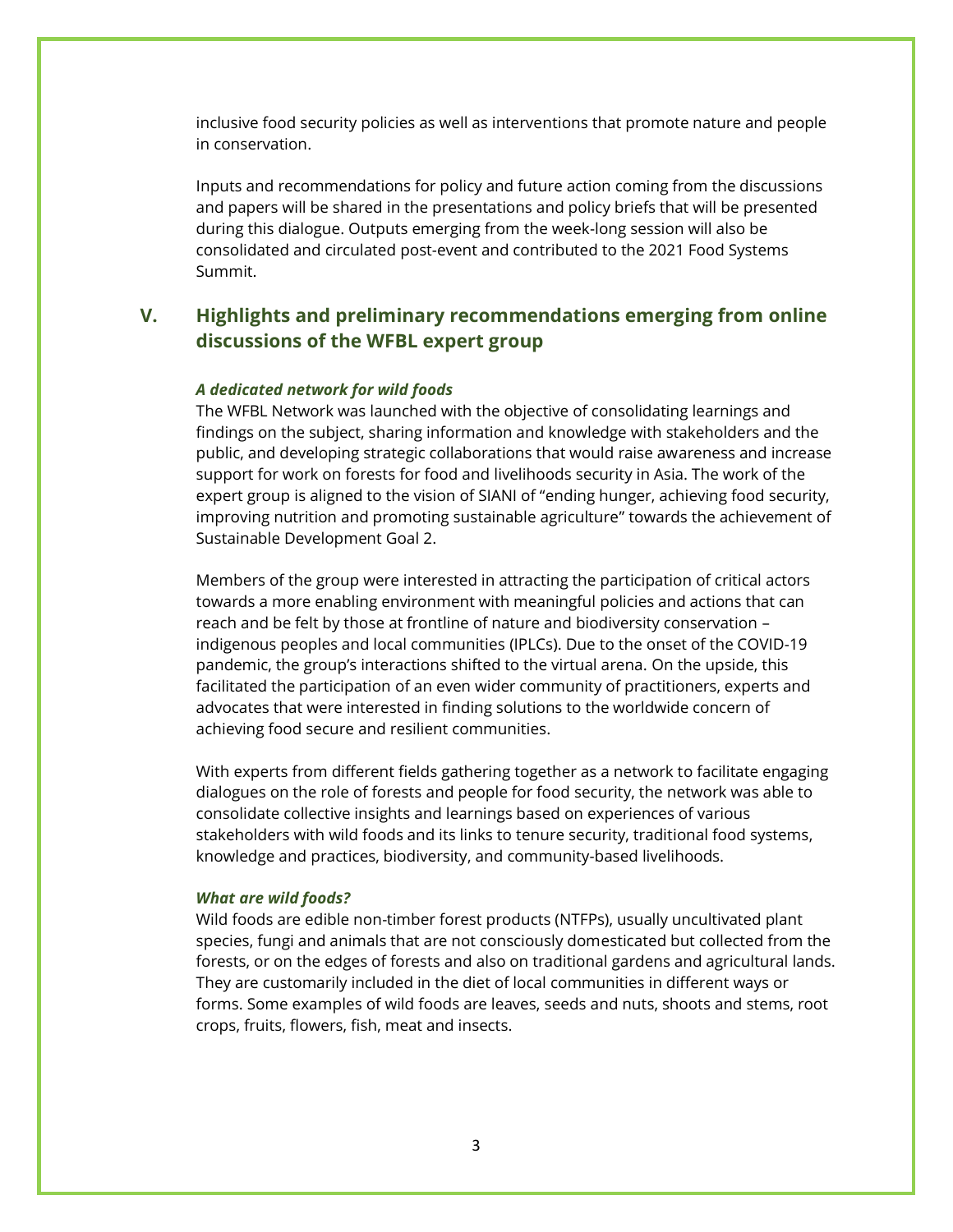

#### *Situation of wild foods*

There is much knowledge about wild foods among indigenous and rural peoples as it forms part of their identity and culture. However, alongside that, we also recognize an overall decline in the knowledge about wild foods, including availability of these food sources. There are various reasons for this vanishing knowledge, some of which are: national policies affecting types of food grown and harvested in different regions, a lack of understanding about the role of wild and traditional food in local diets, changing land use and expansion of monocultures in different countries all over the world.

Sustaining community practice of wild foods is a challenge, especially in the context of economic constraints, lack of time to hunt and forage, and shifts in livelihoods and cultural preferences. Tenure issues such as encroachment and land grabbing, lack of recognition of ancestral territories, and extractive industries also threaten availability and consumption of wild foods and negatively impact biodiversity and community livelihoods. The difficulty in obtaining available data in general on the subject, including information on the nutritive values of wild foods has also been noted. This highlights the need for more time and attention in building a more nuanced profile and understanding of wild food sources and related traditional food systems.

#### *Wild foods and the way forward*

Given the situation, it is important to strengthen and sustain wild foods practice, traditions and knowledge through local and global action. Likewise, the need to establish and publicize the links between food and health should be made a priority. Co-relations between wild foods and access and consumption need to be further examined. As we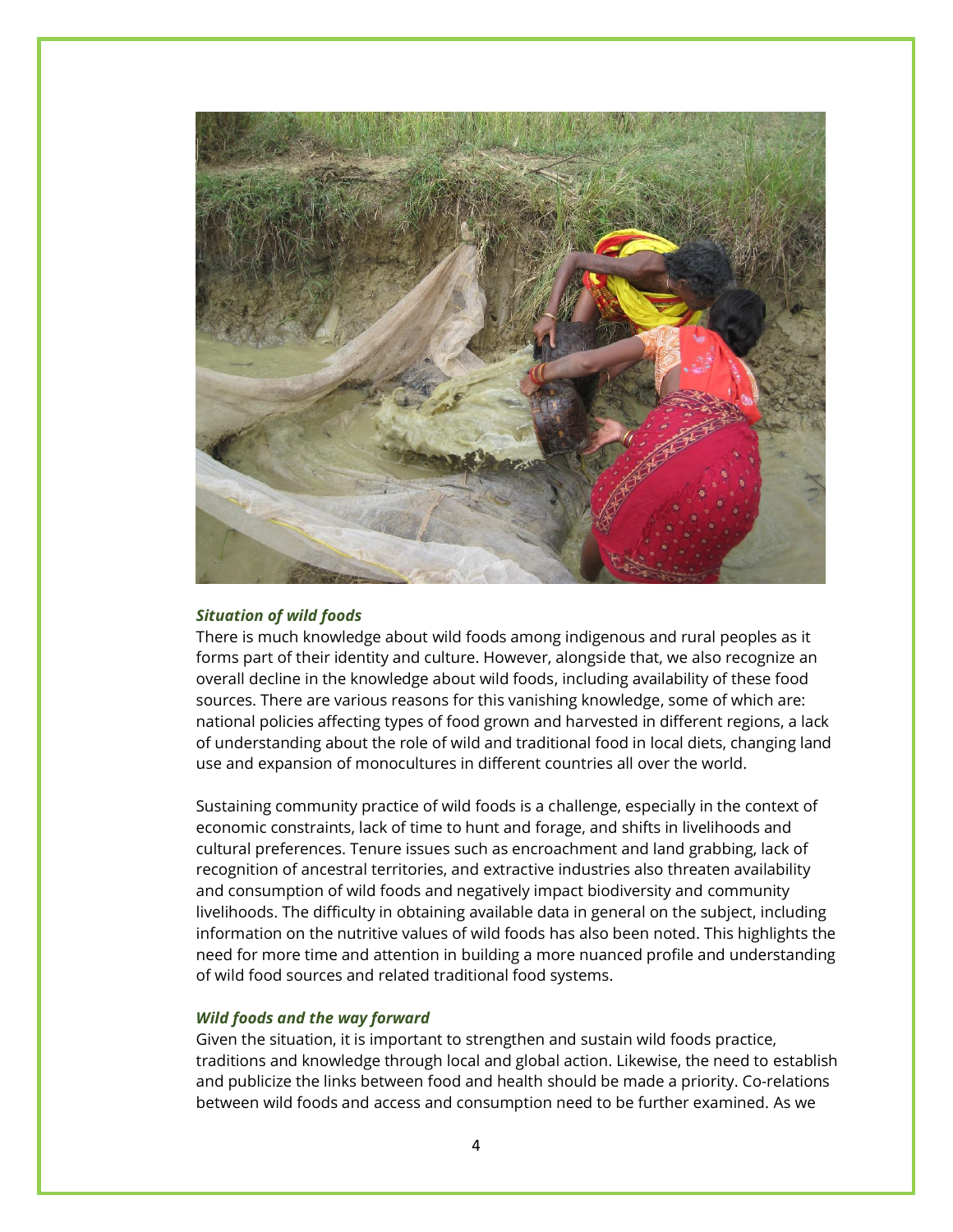envision a more inclusive food system, it is important to keep in mind all food ways prevalent in the region –this means including rotational farming, gathering, fishing, trapping, food gardens and cultivation in the conversation. The strengths and vibrancy of these systems should be known better in various local contexts, along with the challenges that are faced. This implies the need for continuous updating of our work, with learning exchanges and interventions facilitated that would contribute to the documentation of the knowledge and status of wild foods, as well as addressing observed gaps and needs identified from our field work and studies.

Other emerging recommendations from discussions led by the expert group include:

- Bottom-up/locally-based strategies and solutions to address challenges and sharing these in appropriate and strategic platforms
- Need for better & stronger messaging, especially when it comes to encouraging engagement of the youth (to counter-message other influences)
- Nurturing the agency of communities so their voices are heard and they understand the policy arenas that impact their lives
- Organizing local groups for them to have their own economic identity
- Forging partnerships and exploring multi-stakeholder and multi-platform avenues for interventions
- Engaging in future research and action that encourages co-production of knowledge; involving communities and letting them lead these actions
- Advocacy and protest actions for better policies
- Awareness-raising and knowledge transfers across generations
- Supporting and upholding traditional systems and recognizing their contributions
- Sustainable farming, aquaculture, wild foods conservation and revitalization
- Sustainable trade and market engagements
- Linking our work to post-2020 Convention on Biological Diversity (CBD) discussions, climate change, food summits and tenure rights. It is important to include wild foods in the dialogue so it isn't "missing from the picture"

The need to speak from a position of strength was also highlighted, affirming the wisdom of indigenous knowledge and learning as seen in the ways in which IPLCs manage and conserve the environment and natural resources.

With the virtual forum happening on March 8-12, 2021 the group aims to again bring the topic of wild foods to the fore, emphasizing the need for linkages and knowledge sharing on the value of wild foods for food security and nutrition and the wisdom of indigenous peoples and local communities on how we can better take care of the environment and natural resources for a food secure and sustainable future. These interactions shall point us towards an outlook of inclusive food systems in Asia to 2030.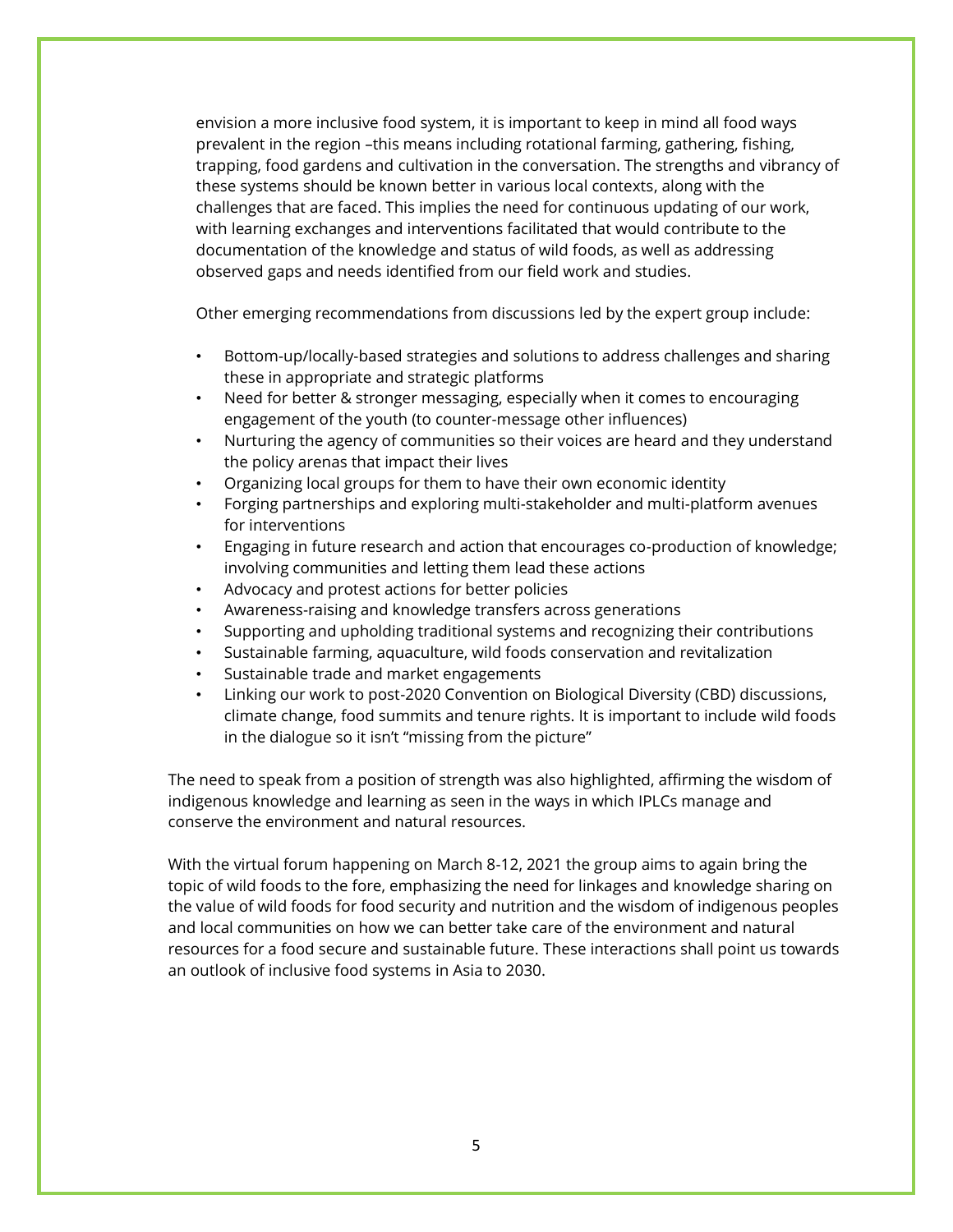### **VI. Schedule Overview**

| Monday,<br>8 March                                                                                  | Tuesday,<br>9 March                                                                                                                                                                                                                                  | Wednesday,<br>10 March                                                                                                                                                                                       | Thursday,<br>11 March                                                                                                                                                                                                                                                                         | Friday,<br>12 March                                                                                                                                                               |
|-----------------------------------------------------------------------------------------------------|------------------------------------------------------------------------------------------------------------------------------------------------------------------------------------------------------------------------------------------------------|--------------------------------------------------------------------------------------------------------------------------------------------------------------------------------------------------------------|-----------------------------------------------------------------------------------------------------------------------------------------------------------------------------------------------------------------------------------------------------------------------------------------------|-----------------------------------------------------------------------------------------------------------------------------------------------------------------------------------|
|                                                                                                     |                                                                                                                                                                                                                                                      | <b>SIDE EVENT 2</b><br><b>What's cooking?</b><br><b>Discovering wild</b><br>tastes in Asia<br>10:30-11:30 a.m.<br>(Manila time)<br>Cook show and<br>stories on<br>revitalization of<br>traditional food      | <b>SIDE EVENT 3</b><br><b>Conversations</b><br>with women and<br>youth food<br>heroes<br>10:30-11:30 a.m.<br>(Manila time)<br><b>IPLC</b> women and<br>youth open space                                                                                                                       |                                                                                                                                                                                   |
| <b>SIDE EVENT 1</b><br><b>Wild food</b><br>voices and<br>stories<br>3:00-3:30 p.m.<br>(Manila time) | <b>MAIN EVENT</b><br>Session 1<br><b>Opening</b><br>session: An<br>outlook on<br>wild foods and<br>inclusive food<br>systems in<br><b>Asia towards</b><br>2030<br>3:00-5:00 p.m.<br>(Manila time)<br>Keynote<br>presentations<br><b>Expert Group</b> | <b>MAIN EVENT</b><br>Session 2<br>The state of wild<br>foods in South<br>and Southeast<br>Asia<br>3:00-5:00 p.m.<br>(Manila time)<br><b>Country Paper</b><br>presentations and<br>updates from the<br>region | <b>MAIN EVENT</b><br>Session 3<br><b>Regional Dialogue</b><br>on Wild Foods,<br><b>Biodiversity and</b><br>Livelihoods:<br><b>Enabling and</b><br>enriching policy<br>and practice<br>3:00-5:00 p.m.<br>(Manila time)<br>Keynote<br>presentations on<br>policy and practice<br>Q&A/Discussion | <b>SIDE EVENT 4</b><br>Slow and<br>sustainable: The<br>future of food<br>3:00-5:00 p.m.<br>(Manila time)<br>NTFP-EP and Slow<br>Food networks<br>showcasing Wild<br>Foods of Asia |
|                                                                                                     | perspectives and<br>insights                                                                                                                                                                                                                         |                                                                                                                                                                                                              | Synthesis and<br>Closing                                                                                                                                                                                                                                                                      |                                                                                                                                                                                   |

*Note: Registration details in the virtual forum website.*

### **VII. Session Descriptions**

#### **Main events:**

# **9 March 2021 (3:00-5:00 p.m. Manila time) | Opening session: An outlook on wild foods and inclusive food systems in Asia towards 2030**

In the opening session, we will hear the voices of experts from different sectors on the importance of wild foods and the roles that indigenous peoples and local communities play in ensuring food security for all. Keynote presentations featuring voices from communities, research and the academe, policy actors and donors will be shared.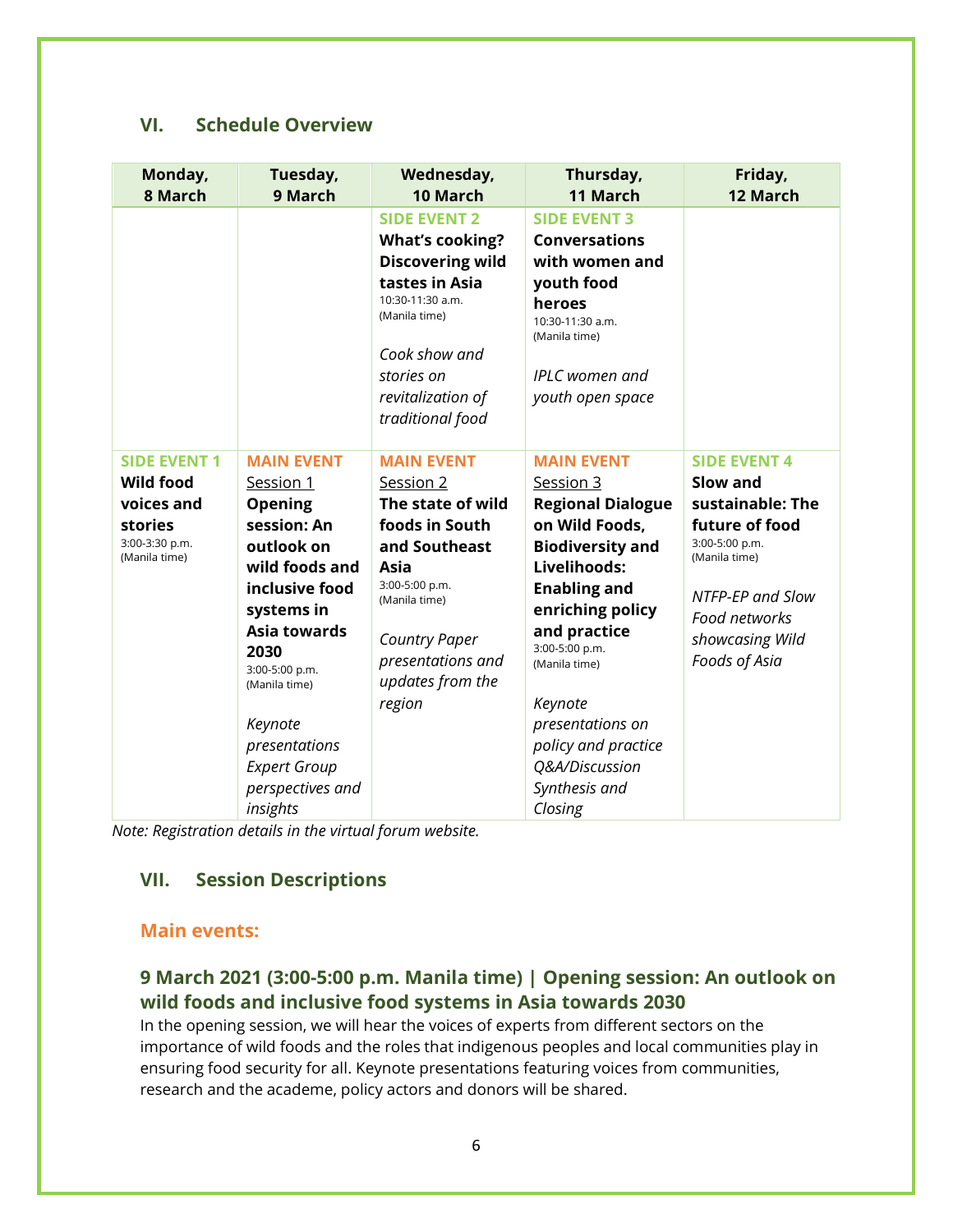Lightning talks featuring members of the SIANI Expert Group on Wild Foods, Biodiversity and Livelihoods Network will highlight important insights and realizations on being part of an initiative working on the links between wild foods, biodiversity and community-based livelihoods.

| <b>Time</b>  | <b>Topic</b>                               | Who                                            |
|--------------|--------------------------------------------|------------------------------------------------|
| 3:00-3:05 pm | Welcome to Participants and                | Moderator:                                     |
|              | Overview of the Opening Session            | Femy Pinto, NTFP-EP Asia                       |
|              | and Introduction to the Virtual            |                                                |
| 3:05-3:15 pm | Forum and the EG WFBL<br>Opening Keynote 1 | Teodoro Brawner Baguilat Jr., ICCA             |
|              |                                            | Consortium President                           |
|              |                                            |                                                |
| 3:15-3:40 pm | Lightning Talks 1 - Each speaker           | Dr. Prasert Trakansuphakon, PASD-              |
|              | is given 3-5 minutes                       | Thailand                                       |
|              |                                            | Ms. Yun Mane, CIPO- Cambodia                   |
|              |                                            | Peter Kallang, ICCA Consortium                 |
|              |                                            | Southeast Asia - Malaysia (TBC)                |
|              |                                            | Madhu Ramnath - NTFP-EP India                  |
|              |                                            | Nonette Royo - The Tenure Facility             |
| 3:40-3:50 pm | Opening Keynote 2                          | Esse Nilsson, Senior Policy Advisor for        |
|              |                                            | Rural Development and Food Security,           |
|              |                                            | Swedish International Development              |
|              |                                            | Agency (Sida)                                  |
| 3:50-4:15 pm | Lightning Talks 2 - each speaker           | Matthew Fielding, SIANI                        |
|              | is given 3-5 minutes                       | Dr. Denise Matias, ISOE                        |
|              |                                            | Dr. Grace Wong, Stockholm Resilience<br>Centre |
|              |                                            | Maria Rydlund, SSNC                            |
|              |                                            | Dr. Doris Capistrano, Resilient                |
|              |                                            | Landscapes (TBC)                               |
| 4:15-4:25 pm | Opening Keynote 3                          | Ms. Maria Teresa Guia- Padilla, Chair,         |
|              |                                            | NTFP-EP Asia and EG Member                     |
| 4:25-4:55 pm | Lightning Talks 3 -each speaker            | Dr. Jeremy Ironside, McKnight                  |
|              | is given 3-5 minutes                       | Foundation/NTFP-EP Asia Trustee                |
|              |                                            | Dr. Clarissa Arida, ASEAN Centre for           |
|              |                                            | Biodiversity                                   |
|              |                                            | Mathew John, Last Forest Enterprises-          |
|              |                                            | India (recorded) - (TBC)                       |
|              |                                            | Dr. Ramon Razal, UPLB- Philippines             |
|              |                                            | Dr. Hong Truong Luu - Vietnam (TBC)            |
|              |                                            | Gordon John Thomas, PACOS Trust,               |
|              |                                            | CSO Forum delegate                             |
| $4:55 -$     | Wrap-up/ Final Welcome to the              | Moderator                                      |
| 5:00pm       | Forum                                      |                                                |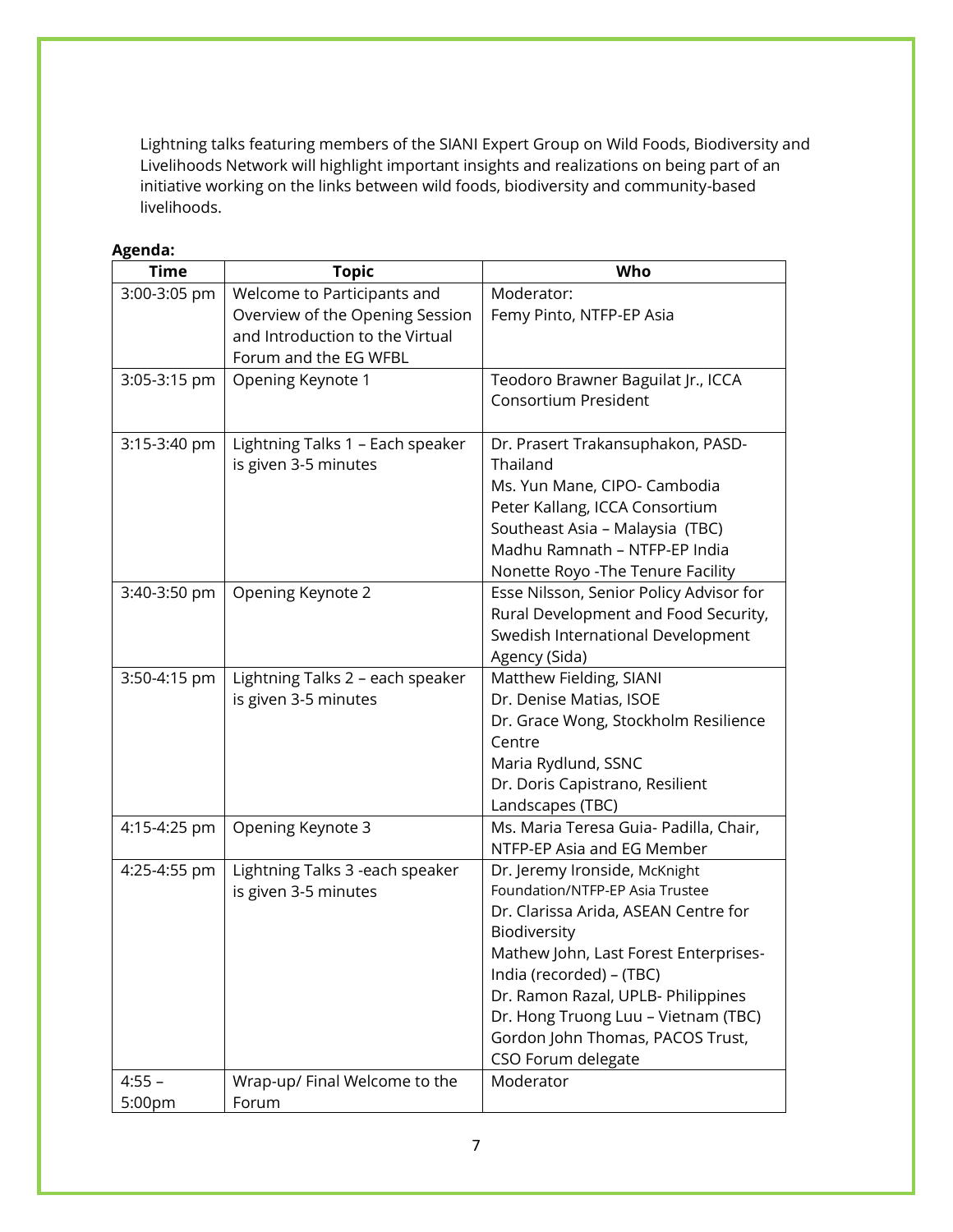# **10 March 2021 (3:00 -5:00 p.m. Manila time)| The state of wild foods in South and Southeast Asia**

Part of the work carried out by the WFBL Expert Group is the production of research papers and case studies on the situation of wild foods in Cambodia, India, Indonesia, the Philippines and Vietnam. Country paper leads will be presenting their findings on wild food challenges and concerns, best practices and recommendations towards better and more inclusive food systems in Asia. Updates from other countries in the region will also be shared. Presentations will be followed by comments from a panel of invited reactors from the different countries, along with an interactive plenary discussion and Q&A.

| <b>Time</b>      | <b>Topic</b>                            | Who                                  |
|------------------|-----------------------------------------|--------------------------------------|
| 3:00-3:10 pm     | Welcome to Participants and Overview    | Moderator:                           |
|                  | of the Session                          | Ruth Canlas, NTFP-EP Philippines     |
| 3:10-3:20 pm     | Keynote message                         | Dharmendra, Paharia from Jharkand,   |
|                  |                                         | India                                |
| 3:20-3:30 pm     | Role of Wild Foods for the Food         | Sim Bunthoeun, NTFP-EP Cambodia      |
|                  | Security of Kreung's Indigenous         | IPLC representative (TBC)            |
|                  | people, Chuy village, Ta Veng Leu       |                                      |
|                  | commune, Ratanakiri province            |                                      |
| 3:30 -3:40 pm    | Wild Foods: Practices and Policies on   | Madhu Ramnath, NTFP-EP India         |
|                  | Food Security and Resource              |                                      |
|                  | Management in India                     |                                      |
| 3:40 - 3:50 pm   | Vietnamese Paper on Wild Food:          | Dr. Hong Truong Luu - Vietnam (TBC)  |
|                  | Practices and Policies on Food Security | Institute of Ecology/NTFP-EP Vietnam |
|                  | and Resources                           | (TBC) and IPLC representative (TBC)  |
| 3:50 -4:00 pm    | Food Uniformity and its Implication     | Jusupta Tarigan, NTFP-EP Indonesia   |
|                  | towards National Food Security          | IPLC representative from Sungai      |
|                  |                                         | Tohor                                |
| 4:00-4:10 pm     | The State of Wild Foods in the          | Giovanni Reyes, BUKLURAN Philippine  |
|                  | Philippines                             | <b>ICCA Consortium</b>               |
|                  |                                         | Datu Benny Cumatang, AGMIHICU        |
| $4:10 - 4:20$ pm | Updates from other countries in the     | Gordon John Thomas, PACOS Trust      |
|                  | region                                  | Malaysia                             |
|                  |                                         | Dr. Prasert Trakansuphakon, Thailand |
| $4:20 - 4:35$ pm | Roundtable reactions from invited       | <b>ASEAN Working Group on Social</b> |
|                  | panelists                               | Forestry national focal points of    |
|                  |                                         | Indonesia, Cambodia, Philippines and |
|                  |                                         | Vietnam (TBC)                        |
|                  |                                         | UN Food Systems Summit national      |
|                  |                                         | dialogue convenors (TBC)             |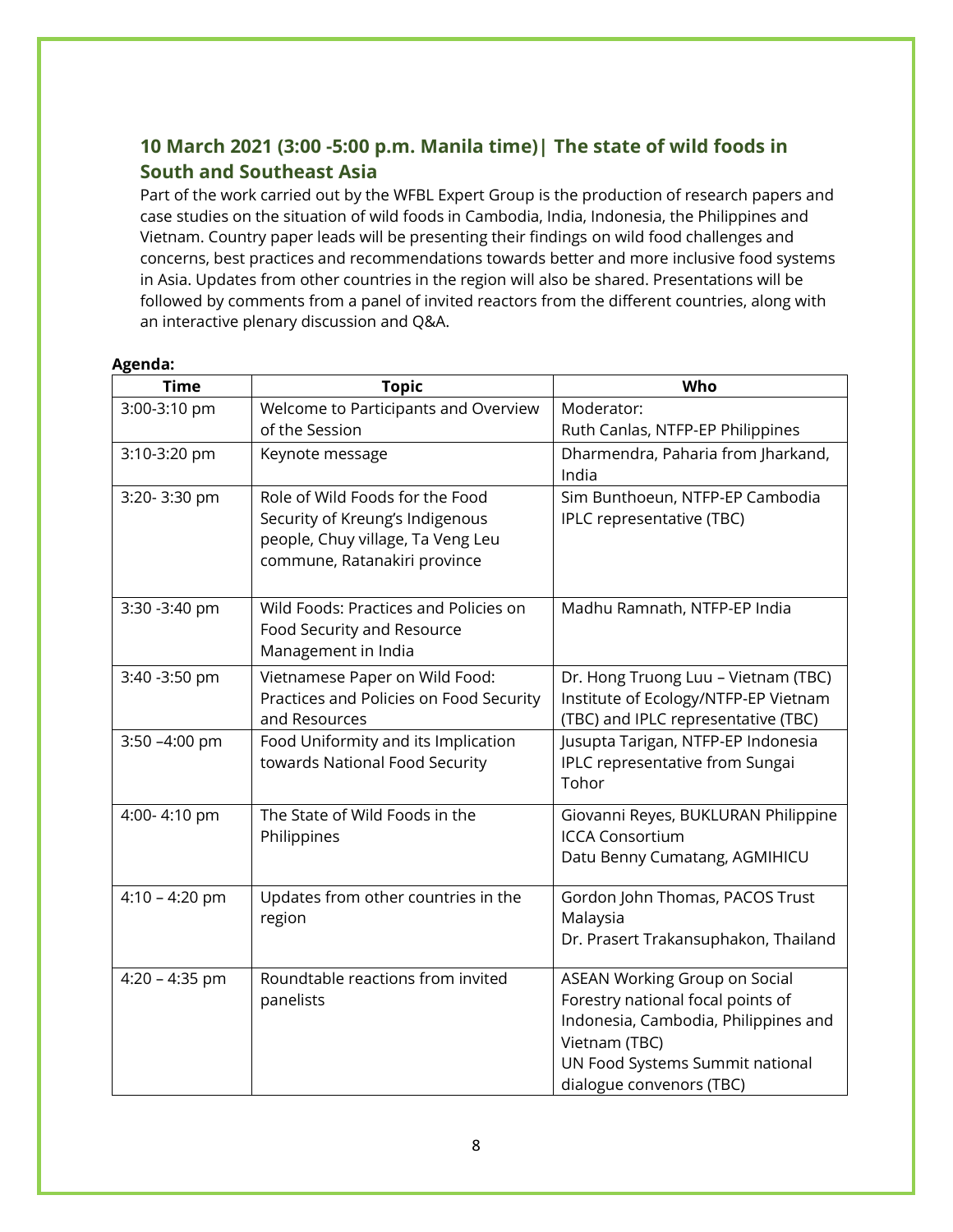| 4:35 – 4:45 pm   | Plenary Q&A           | Moderator:<br>Ruth Canlas, NTFP-EP Philippines                      |
|------------------|-----------------------|---------------------------------------------------------------------|
| $4:45 - 5:00$ pm | Synthesis and Closing | Dr. Jeremy Ironside, WFBL Expert<br><b>Group Steering Committee</b> |

# **11 March 2021 (3:00-5:00 p.m. Manila time)| Regional dialogue on wild foods, biodiversity and livelihoods: Enabling and enriching policy and practice**

Linking wild foods, biodiversity and livelihoods is not possible without cooperation and collaboration among stakeholders. In this regional dialogue on policy and practice, presentations and messages from local communities as well as national and regional actors will be lined up, followed by a roundtable discussion on an agenda for policy and action for wild foods in Asia. Discussions will revolve around reflections on the regional situation of wild foods across the region and areas for synergy towards an enabling environment that would support the transformation of our food systems into a more sustainable and inclusive one.

| Time          | <b>Topic</b>                               | Who                               |
|---------------|--------------------------------------------|-----------------------------------|
| 3:00-3:05 pm  | Welcome to Participants and Overview       | Moderator:                        |
|               | of the Session                             | Dazzle Labapis, NTFP-EP Asia      |
| 3:05-3:20 pm  | Opening remarks and keynotes               | Dr. Ramon Razal, NTFP-EP Asia,    |
|               |                                            | University of the Philippines     |
|               |                                            | Madeleine Fogde, SIANI (TBC)      |
|               |                                            | Giovanni Reyes, Philippines ICCA  |
|               |                                            | Consortium                        |
| 3:20-3:30 pm  | Regional outlook about Inclusive Food      | Madhu Ramnath, NTFP-EP India      |
|               | Systems in Asia - with a perspective       |                                   |
|               | about Wild Foods, Biodiversity and         |                                   |
|               | Livelihood - what have we learned          |                                   |
|               | and our collective recommendations         |                                   |
| $3:30 - 3:45$ |                                            | Jenne de Beer, Conchita Calzado,  |
| pm            | Feature Presentation on Indigenous         | Melvin Guilleno, SPNKK (tbc)      |
|               | led education and action:                  |                                   |
|               | food festivals, mobile field school and    |                                   |
|               | initiatives on cultural revival, and       |                                   |
|               | strengthening identity and agency          |                                   |
|               |                                            |                                   |
|               | Q & A and Reactions from EG/DP,            |                                   |
|               | other Speakers and Participants            |                                   |
|               |                                            |                                   |
| 3:45-4:15 pm  |                                            |                                   |
|               | <b>Dialogue 1:</b> Interventions on tenure | Nonette Royo, The Tenure Facility |
|               | security and IPLC rights, biodiversity     |                                   |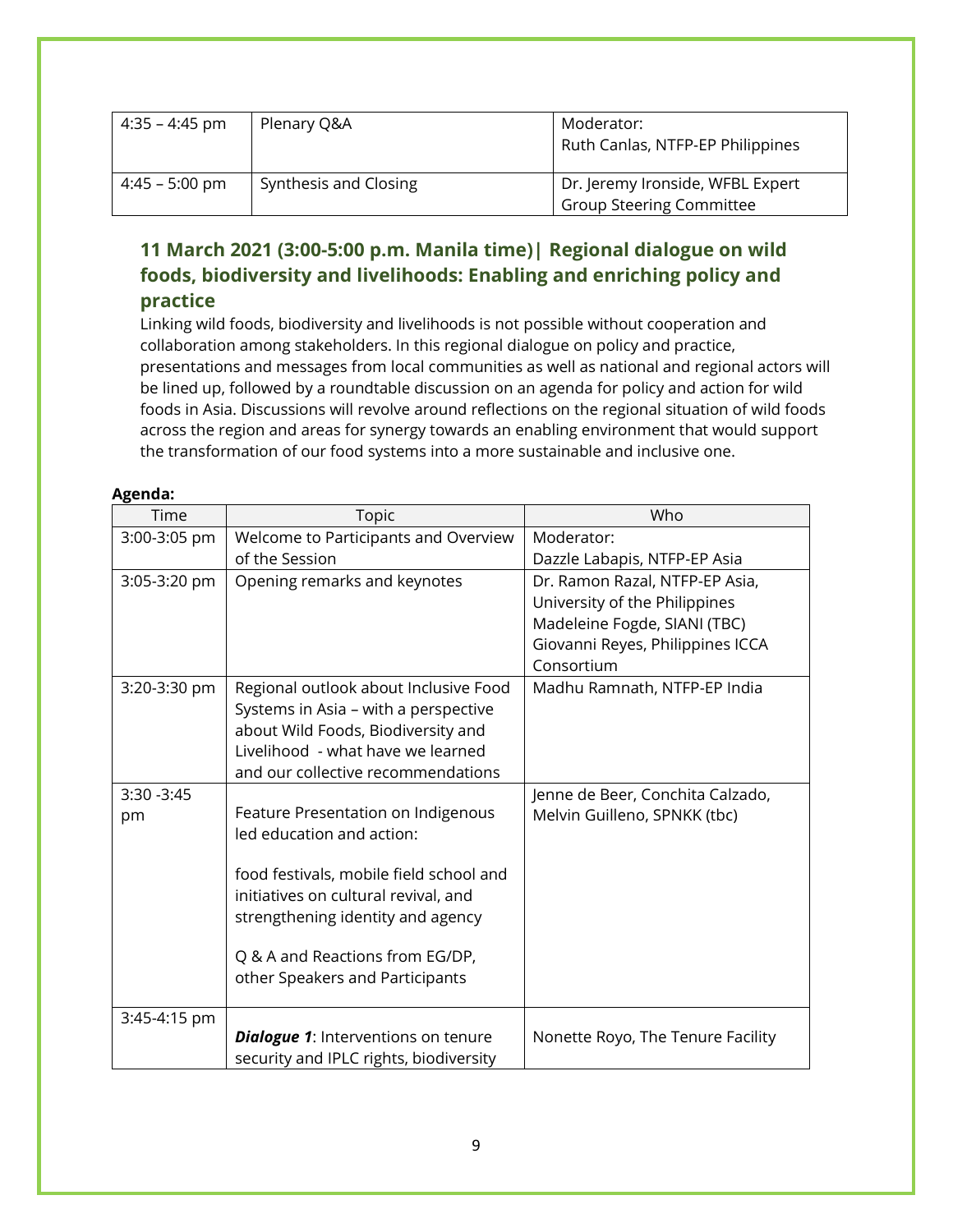|              | protection, and food security and           | Dir. Theresa Mundita Lim, ASEAN   |
|--------------|---------------------------------------------|-----------------------------------|
|              | nutrition - relevance to WFBL               | Centre for Biodiversity           |
|              |                                             |                                   |
|              |                                             | Dr. Mulia Nurhasan, CIFOR         |
|              |                                             |                                   |
|              | Q & A and Reactions - with EG/DP and        |                                   |
|              | Participants                                |                                   |
|              |                                             | Moderator:                        |
|              |                                             |                                   |
|              |                                             | Crissy Guerrero, NTFP-EP Asia     |
|              |                                             |                                   |
|              |                                             |                                   |
| 4:15-4:45 pm |                                             |                                   |
|              | <b>Dialogue 2:</b> Enabling Environment for | Dr. Dian Sukmajaya, ASEAN         |
|              | Wild Foods, Biodiversity and                | Secretariat/Food, Agriculture &   |
|              | Livelihood in Asia through cross-           | <b>Forestry Division</b>          |
|              | sectoral and integration frameworks         |                                   |
|              | and policy                                  | AMS representative Thailand (TBC) |
|              |                                             |                                   |
|              |                                             | Mr. Abdelkarim Sma, IFAD Asia-    |
|              |                                             | Pacific                           |
|              | Q & A and Reactions from EG/DP              |                                   |
|              |                                             |                                   |
|              |                                             |                                   |
|              |                                             | Moderator:                        |
|              |                                             |                                   |
|              |                                             | Femy Pinto, NTFP-EP Asia          |
|              |                                             |                                   |
|              |                                             |                                   |
| 4:45-5:00 pm | Synthesis & Closing                         | EG / WFBL Network                 |
|              |                                             |                                   |

### **Side events:**

### **8 March 2021 (3:00-3:30 p.m. Manila time)| Wild food voices and stories**

*Listen to wild food voices and stories in and watch on-demand films about forests and food in different parts of Asia!* 

Forests are where the wild foods are. Go into the wild through your screen and see for yourself the landscapes where wild foods in Asia can be found. Meet the people who are knowledgeable in traditional food systems. Listen to guardians of forests and learn from their wisdom, especially how they are safeguarding our environment for generations to come. Be inspired by community-led action on social forestry and sustainable livelihoods. Find out how the pandemic is affecting life ways of forest-dependent peoples. Take time to listen to wild voices and stories in this online film festival and resource gallery on forests and food. Wild food voices and stories will be available on-demand, hosted in the forum's platform.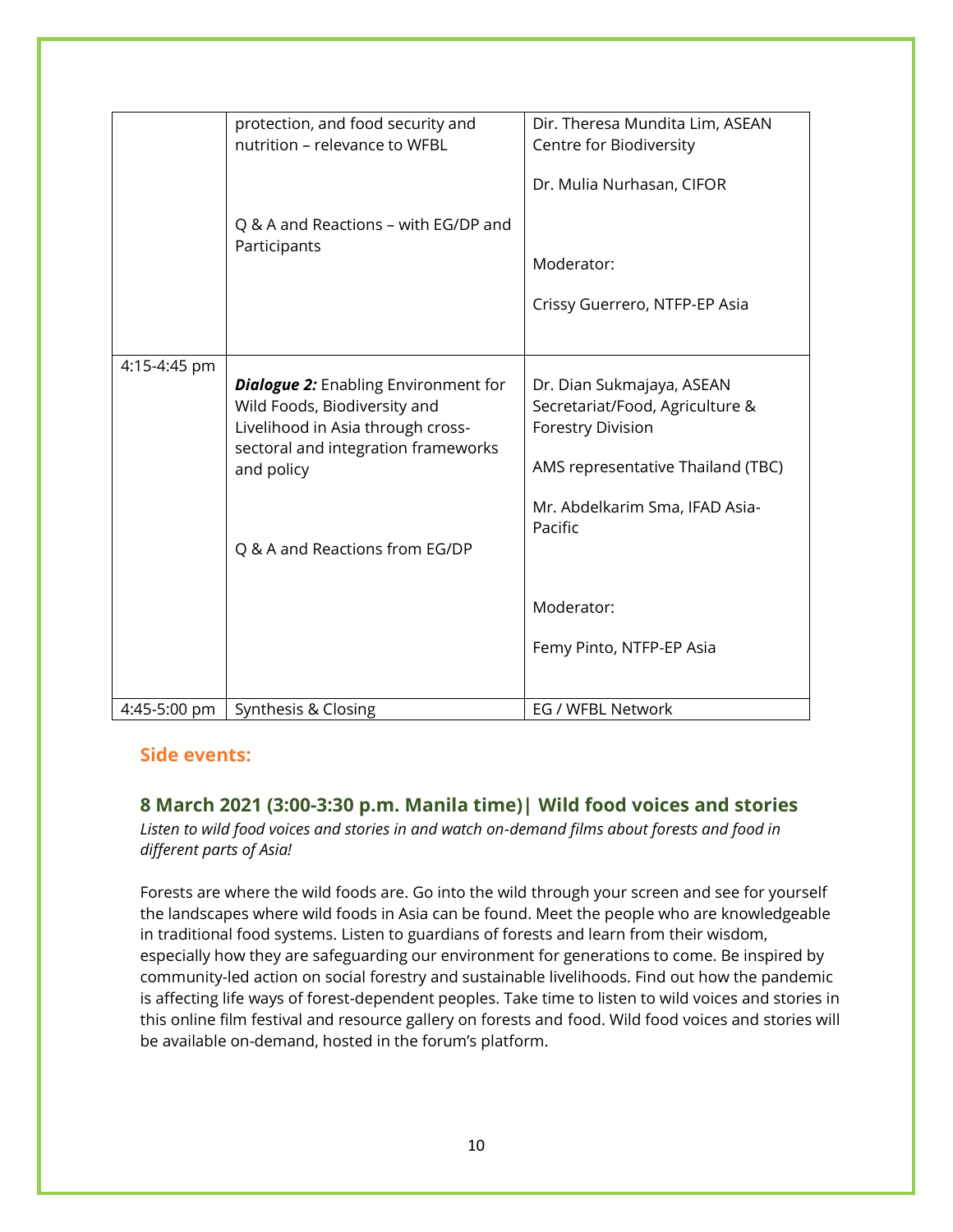#### **Agenda:**

| Time             | Topic                                                                                                   | Who                                                                                                                                    |
|------------------|---------------------------------------------------------------------------------------------------------|----------------------------------------------------------------------------------------------------------------------------------------|
| 3:00-3:05 pm     | Welcome and introductions                                                                               | Femy Pinto, Executive Director                                                                                                         |
| $3:05 - 3:10$ pm | Sneak preview of what's in store for wild<br>foods week                                                 | of NTFP-EP Asia                                                                                                                        |
| $3:10 - 3:15$ pm | What are wild foods?                                                                                    | Animated video explainer on<br>wild foods from the SIANI<br>Expert Group Wild Foods,<br><b>Biodiversity and Livelihoods</b><br>network |
| $3:15 - 3:20$ pm | Spotlight on other videos in store<br>Snippets from films featured in the virtual<br>forum              | Grant Barraquias and Diana<br>San Jose, NTFP-EP Asia                                                                                   |
| $3:20 - 3:25$    | Sharing of information about the virtual<br>platform, events and interactions during<br>wild foods week |                                                                                                                                        |
| $3:25 - 3:30$    | Cultural presentations                                                                                  | Ruth Siringan, NTFP-EP and<br>from the WFBL network                                                                                    |

## **10 March 2021 (10:30-11:30 a.m. Manila time)| What's cooking? Discovering Wild Tastes in Asia**

*Attend this session if you are curious about wild food recipes! On the menu for this session are food stories and cooking demos using natural ingredients from nature's bounty. Learn how communities prepare and cook wild food, and how chefs living in urban areas are connecting with local producers and highlighting natural, organic ingredients in the dishes they serve. Find out more about community-led and local action on revitalization of wild foods.*

Traditional wild food recipes are "tales as old as time", passed on from generation to generation and forming part of the culture and identity of peoples. Knowledge on these wild tastes encompasses harvest, preparation, conservation and management and has been around since time immemorial. In this session, we will have demonstrations of community-style wild foods cooking as well as fusion cooking with wild food ingredients. Join this event and be inspired by community-led initiatives on revitalization of wild food species.

| Time               | Topic                               | Who                          |
|--------------------|-------------------------------------|------------------------------|
| 10:30 -10:35 am    | Welcome and introductions           | Moderators:                  |
|                    |                                     | Diana San Jose, NTFP-EP Asia |
|                    |                                     | Merry Tobing, NTFP-EP        |
|                    |                                     | Indonesia                    |
|                    | Wild flower fried rice cooking      | Mrs. Lily Tristiningsih and  |
| $10:35 - 10:45$ am | demonstration from Indonesia (Bunga | Nadia Miranti, Slow food     |
|                    | honje/bungs kecombrang and tumis    | Yogyakarta/ Omah             |
|                    | melinjo)                            | Garengpoeng Cullinary        |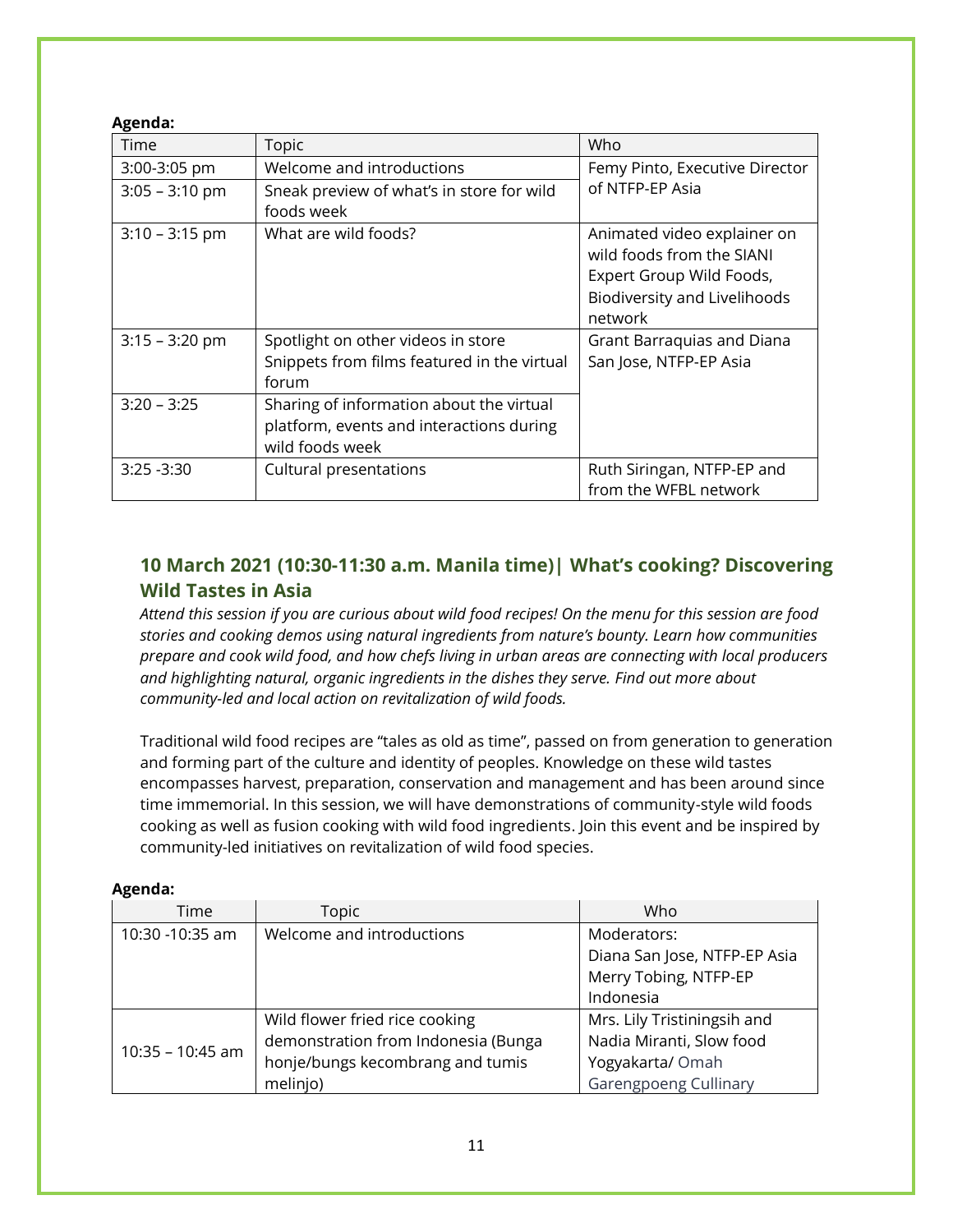|                    |                                         | School, Borobodur village,   |
|--------------------|-----------------------------------------|------------------------------|
|                    |                                         | Central Java (Indonesia)     |
|                    |                                         |                              |
| 10: 45 – 10:55 am  | Recipe from the Papua Jungle Chef       | Chef Charles Toto, Papua     |
|                    |                                         | Jungle Chef (Indonesia)      |
|                    |                                         | Chef Kalel Demetrio, Agimat  |
| $10:55 - 11:05$ am | Recipe from Agimat at Ugat Foraging Bar | at Ugat Foraging Bar and     |
|                    |                                         | Kitchen (Philippines)        |
|                    |                                         | Mr. Songphonsak              |
| $11:05 - 11:15$ am | Wild foods of Thailand                  | Ratanawilailak (Mulu), PASD, |
|                    |                                         | Thailand                     |
| $11:15 - 11:25$ am | Plenary/Q&A interviews                  | Moderators                   |
| 11:25-11:30 am     | Closing remarks                         | NTFP-EP Asia                 |

## **11 March 2021 (10:30-11:30 a.m. Manila time)| Conversations with women and youth food heroes**

*An exclusive session with indigenous women and youth in Asia on food security and current realities*

It takes a village to ensure food security and women and youth are at the forefront, leading the way. In this exclusive session, we will have candid conversations with women and girls about their experiences in foraging food from the wild and cultivating food through traditional ways. We will learn from local food heroes themselves about gender roles in food collection and preparation and ask if these roles and practices have changed over time, and in what ways. In this open space for women and girls, we will delve deep into the current realities of food security in their local contexts and ask them what their hopes and dreams are towards a more food secure future.

| Time            | Topic                                   | Who                              |
|-----------------|-----------------------------------------|----------------------------------|
| $10:30 - 10:35$ | Opening and introduction of speakers    | Grant Barraquias, NTFP-EP        |
| am              |                                         | Asia                             |
| 10:35 -10:45 am | Keynote presentation from ICCA Youth    | Sefa Tauli, Global Youth         |
|                 | Co-Chair                                | <b>Biodiversity Network</b>      |
|                 |                                         | <b>Steering Committee member</b> |
|                 |                                         | and ICCA Consortium Youth        |
|                 |                                         | Group co-chair                   |
| $10:45 - 10:55$ | Keynote Presentation: ICCA youth in the | Coleen Sumonda, Higaonon         |
| am              | Philippines                             | youth, Siloo Ananggi Itoy        |
|                 |                                         | Amusig (SAIA) community,         |
|                 |                                         | Impahanong, Bukidnon             |
|                 |                                         | (Philippines)                    |
|                 |                                         | Kristel Quierrez, Dumagat        |
|                 |                                         | youth leader                     |
| $10:55 - 11:00$ | Presentation from Malaysia              | Irene Mositol, Coordinator of    |
| am              |                                         | the Kivatu Nature Farm,          |
|                 |                                         | PACOS Trust (Malaysia)           |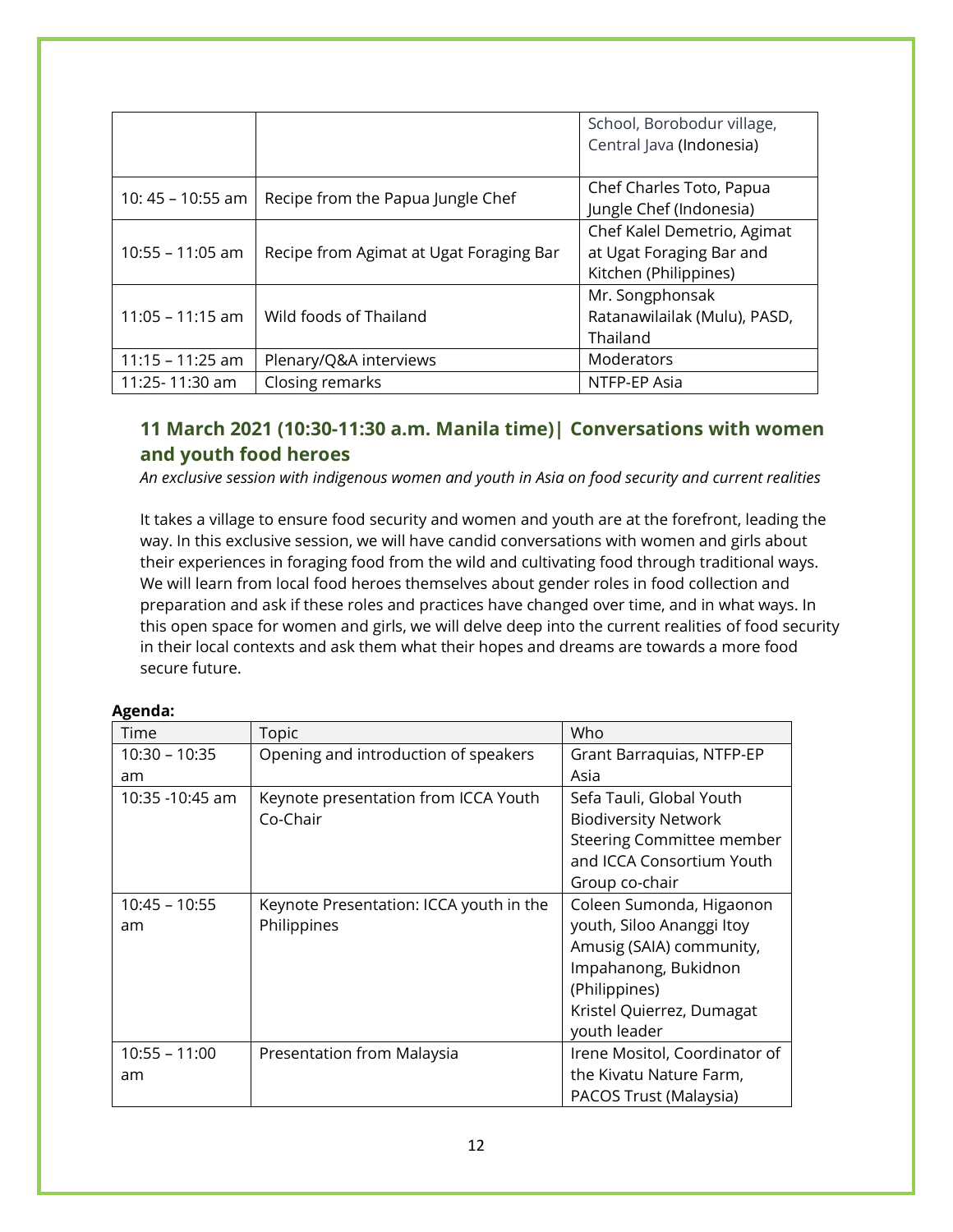| $11:00 - 11:05$ | Presentation from AKAR Foundation        | Pramasty Ayu Koes Dinar,      |
|-----------------|------------------------------------------|-------------------------------|
| am              |                                          | <b>AKAR Foundation; GAGGA</b> |
|                 |                                          | partner (Indonesia)           |
| $11:05 - 11:10$ | Presentation from Indonesia              | Susiliwati, Sungai Tohor      |
| am              |                                          | (Indonesia)                   |
| $11:10 - 11:25$ | Plenary Q& A and open space sharing      | Moderators:                   |
| am              | and discussion on youth perspectives on  | Tes Matibag, NTFP-EP Asia     |
|                 | wild foods, biodiversity and livelihoods | Merry Tobing, NTFP-EP         |
| $11:25 - 11:30$ | Synthesis and Closing                    | Indonesia                     |
| am              |                                          |                               |

## **12 March 2021 (3:00 - 5:00 p.m. Manila time)| Slow and sustainable: The future of food**

*A pioneering partnership with Slow Food networks in Indonesia, the Philippines and India with wild foods in the spotlight.*

Learn what Slow Food is and what the Slow Food and NTFP -EP networks in Asia are all about. This session connects slow food advocates and food artisans to learn from each other's experiences in safeguarding, raising awareness and promoting wild foods from smallholder farmers and gatherers, indigenous peoples and local communities especially in this new normal. This session features presentations, videos, interviews about the work of the Slow Food network and partners in Asia, highlighting wild foods and their links to culture and biodiversity in urban and rural settings in at least 3 countries in Asia. Discover best practices and lessons towards a more sustainable way of producing, marketing and consuming good clean and fair food.

| Time             | Topic                                      | Who                           |
|------------------|--------------------------------------------|-------------------------------|
| $3:00 - 3:05$ pm | <b>Welcome Remarks</b>                     | Femy Pinto, NTFP-EP Asia      |
|                  |                                            |                               |
|                  | Opening Remarks: Introducing Slow Food     | Mr. Dai Kitabayashi, Member   |
|                  | What is slow food? What is the             | of the Slow Food Indigenous   |
|                  | importance of biodiversity, including wild | Advisory Board/Slow Food      |
|                  | foods, to the slow food movement? Short    | Indigenous Peoples' Network   |
|                  | description of Ark of Taste                |                               |
|                  | Introducing the session:                   |                               |
|                  | -Who are part of this session and          |                               |
|                  | Program                                    |                               |
|                  | -Intro to next session: Examples of wild   |                               |
| 3:05 - 3:10 pm   | foods in Asia and NTFP -EP and slow        | Crissy Guerrero, NTFP-EP Asia |
|                  | food initiatives to conserve them: eg Ark  |                               |
|                  | of Taste products and presidia projects,   |                               |
|                  | NTFP-EP initiatives: fruits, spices,       |                               |
|                  | tubers, forest honeys                      |                               |
| 3:10-3:30 pm     | PHILIPPINES:                               |                               |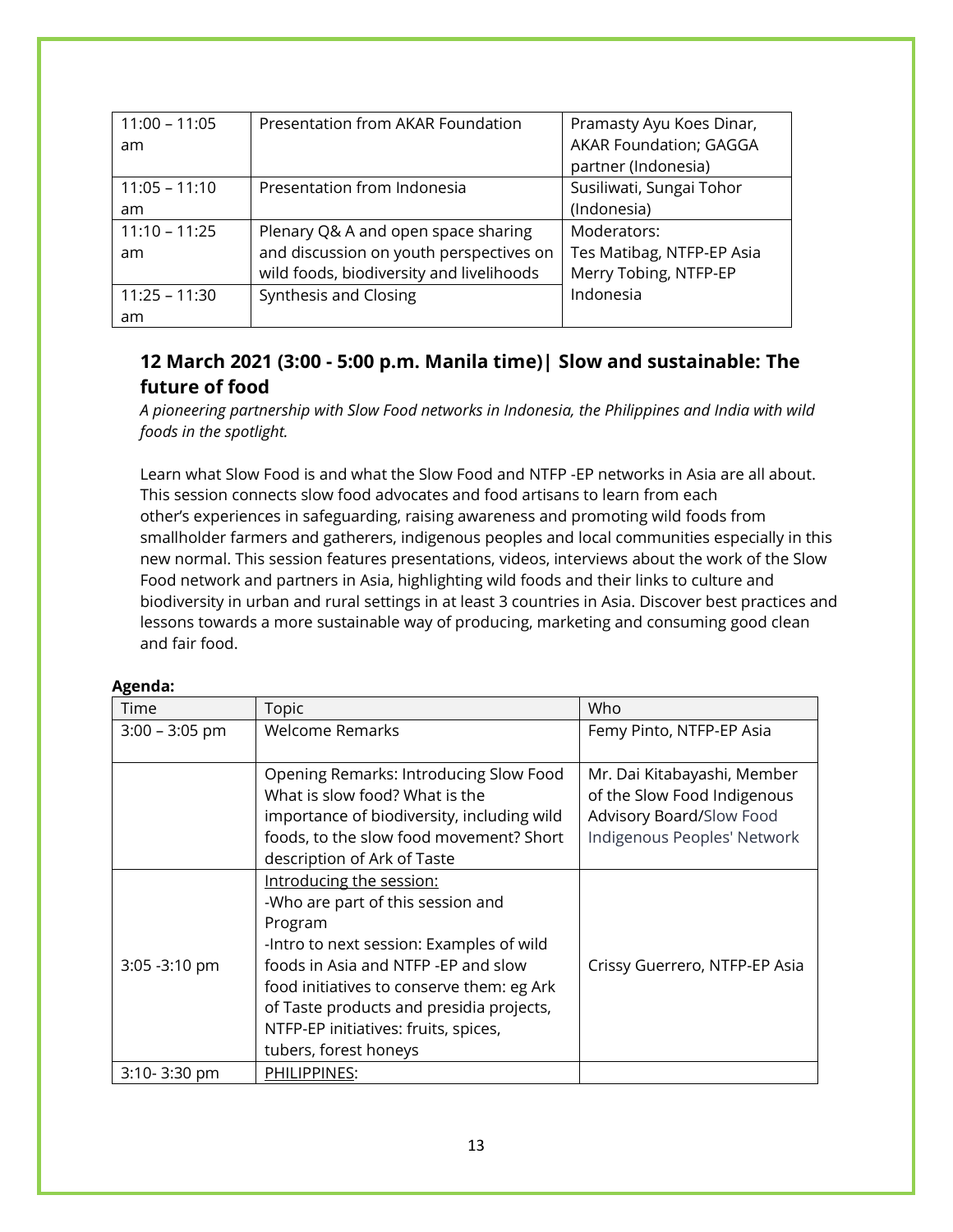|                  | Negros - Batuan (SF initiative - Ark of<br>Taste) - video and short commentary on                                              | Ramon "ChinChin" Uy, Jr. -<br>Slow Food Community of                                                              |
|------------------|--------------------------------------------------------------------------------------------------------------------------------|-------------------------------------------------------------------------------------------------------------------|
|                  | other Wild Foods in Negros                                                                                                     | Negros Island                                                                                                     |
|                  | Palawan and other parts of the Philippines-<br>Fruits, spices and others (NTFP-EP<br>initiatives)                              | John Vincent "Toto" Colili,<br>Brooke's Point, Palawan                                                            |
| $3:30 - 3:50$ pm | <b>INDONESIA</b><br>Wild foods of the Krayan highlands<br>(Kalimantan): fruits, spices, edible flowers                         | Slow Food community Krayan                                                                                        |
|                  | - video and presentation                                                                                                       | Theophila "Tami" Aris                                                                                             |
|                  | PARARA Indonesian Ethical Store as an<br>example of how wild foods are being used<br>in new recipes Short video and slide show | Praptami - PARARA Indonesia<br>Ethical Store / Slow Food<br><b>Community PARARA Harvest</b><br>of the Archipelago |
|                  | <b>INDIA</b>                                                                                                                   |                                                                                                                   |
| 3:50 -4:10 pm    | Examples of Wild Foods by a Slow Food<br>Convivium Nilgiris in Southern India<br>Specifics still to be finalized               | Pavitra Vasudevan, Keystone<br>Foundation                                                                         |
| 4:10 -4:30 pm    | Open Forum (free flowing discussion) and<br>sharing of inputs                                                                  | Jusupta Tarigan, NTFP-EP<br>Indonesia                                                                             |
| $4:30 - 4:45$ pm | Synthesis /Recommendations and closing<br>for future networking among NTFP-<br>EP/SF communities in Asia<br>Closing            | Diana San Jose, NTFP-EP Asia                                                                                      |

### **VIII. Expected outputs of the virtual forum**

The expected outputs are the following:

- Presentations on current situation of wild foods in Asian countries, including challenges, models, best practices and recommendations
- Forged and strengthened partnerships among stakeholders
- Exchange of learnings among stakeholders, including an exclusive session for women and youth
- Response from stakeholders on country and regional recommendations
- Inputs to a policy brief on inclusive food systems, with special focus on wild foods, biodiversity and livelihoods, to be produced post-forum, consolidating messages and recommendations gathered from session contributions
- Documentation of initial plans for ongoing and future work to push for the recognition and support for community promotion of traditional food system and wild foods

The discussions and conclusions from the week-long online forum will guide the next actions of the WFBL Network.